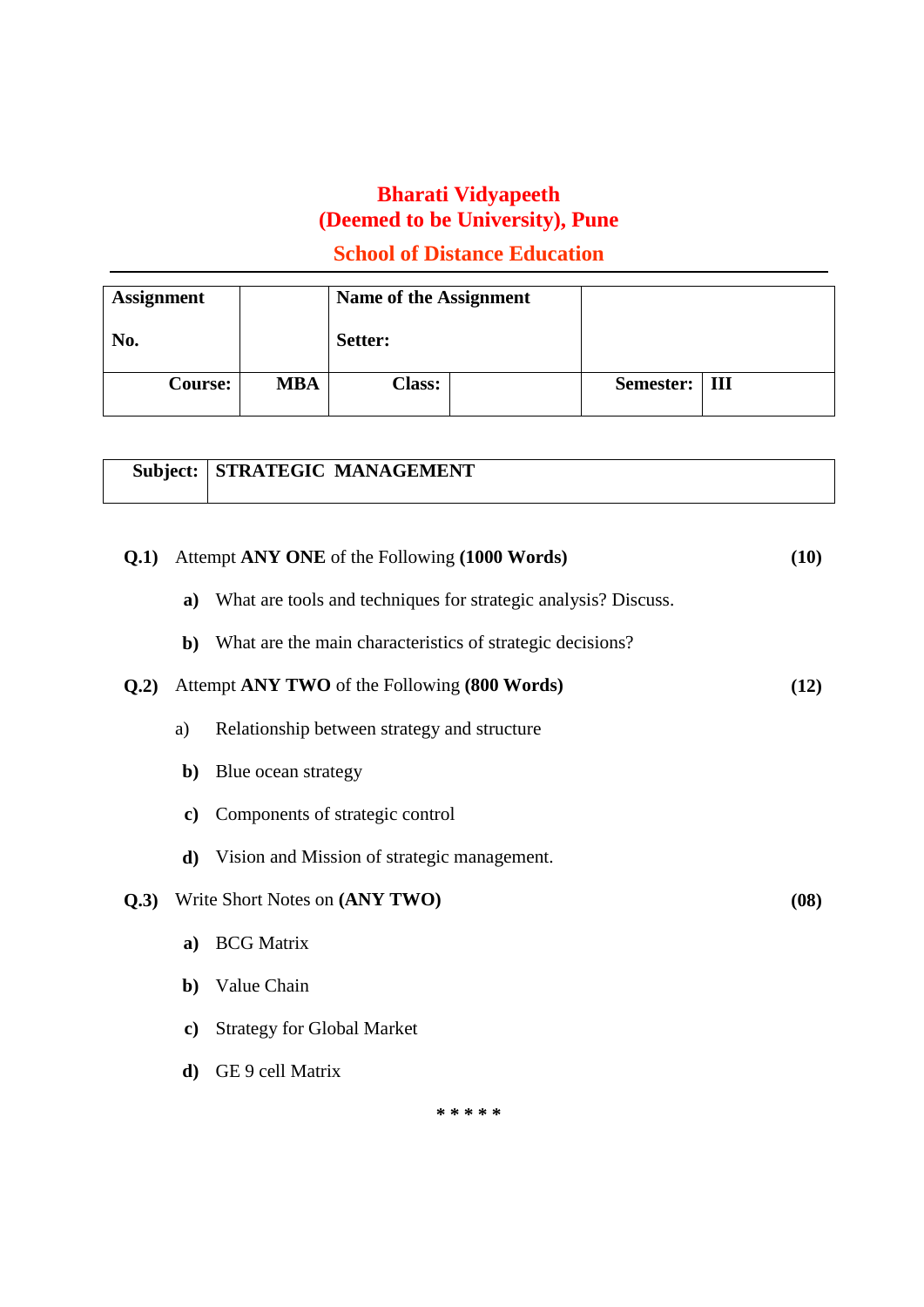## **School of Distance Education**

| <b>Assignment No.</b> |            |               | Name of the Assignment Setter: |           |  |
|-----------------------|------------|---------------|--------------------------------|-----------|--|
| <b>Course:</b>        | <b>MBA</b> | <b>Class:</b> |                                | Semester: |  |

## **Subject: OPERATIONS RESEARCH FOR MANAGERS**

# **Q.1)** Attempt **ANY ONE** of the Following **(1000 Words) (10)**

- **a)** What is Simulation? Discuss its advantages and application in business.
- **b)** Write the scope and limitations of Operation Research Application.

#### **Q.2)** Attempt **ANY TWO** of the Following **(800 Words) (12)**

- **a)** Components of LPP
- **b)** North west corner rule
- **c)** Monte Carlo Simulation technique
- **d)** Unbalanced TP

#### **Q.3)** Write Short Notes on **(ANY TWO) (08)**

- **a)** Hungarian Method
- **b)** Time estimates in PERT
- **c)** Matrix minimum method
- **d)** Assignment problem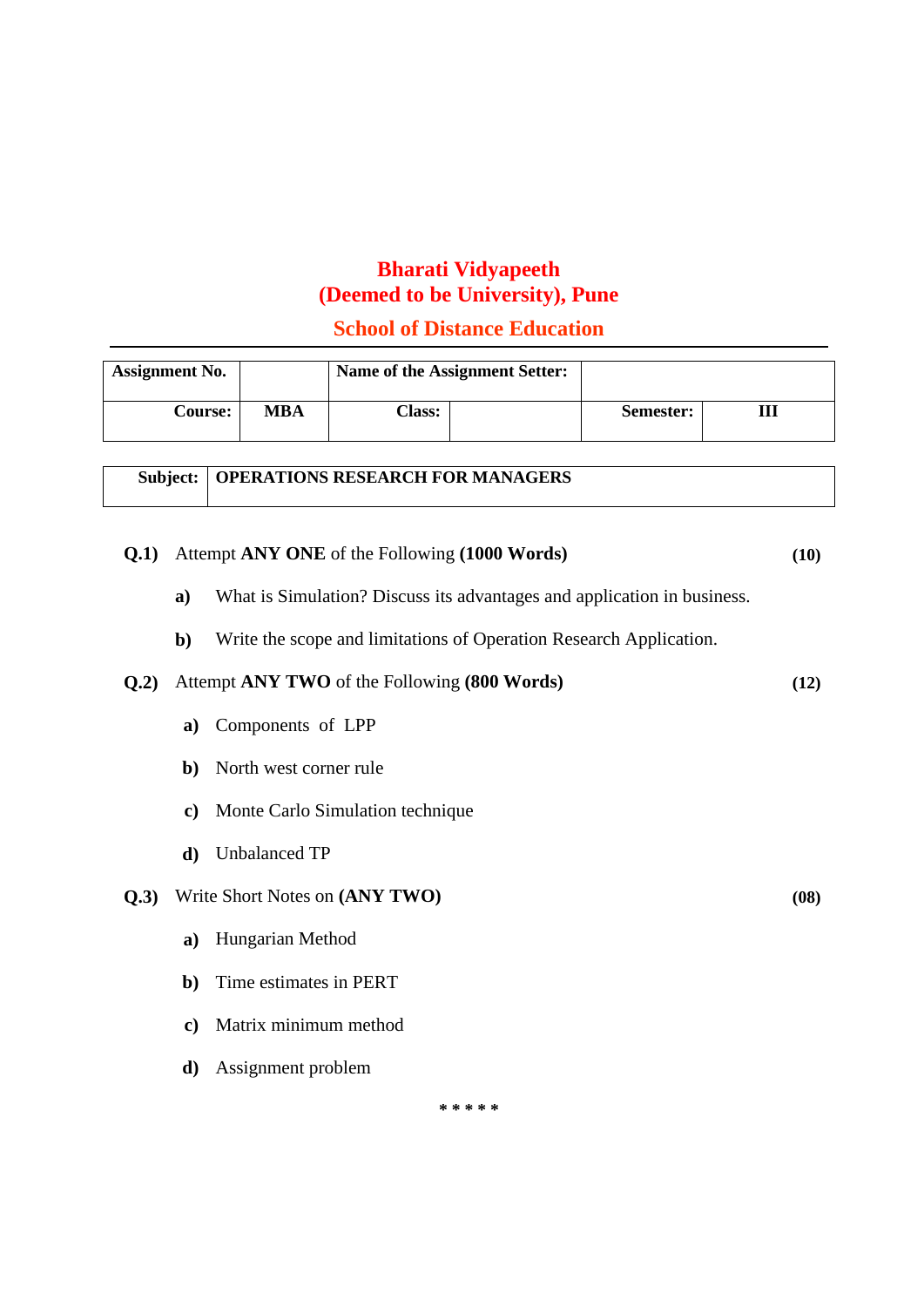# **School of Distance Education**

| <b>Assignment No.</b> |     |               | Name of the Assignment Setter: |           |   |
|-----------------------|-----|---------------|--------------------------------|-----------|---|
| <b>Course:</b>        | MBA | <b>Class:</b> |                                | Semester: | Ш |

| Subject:   ENTREPRENEURSHIP DEVELOPMENT AND INNOVATION MANAGEMENT |
|-------------------------------------------------------------------|
|                                                                   |

| Q.1) |               | Attempt ANY ONE of the Following (1000 Words)            | (10) |
|------|---------------|----------------------------------------------------------|------|
|      | a)            | Explain the concept of Entrepreneurship? What are the    |      |
|      |               | Barriers to Entrepreneurship?                            |      |
|      | $\mathbf{b}$  | What are the factors influencing woman entrepreneurship? |      |
| Q.2) |               | Attempt ANY TWO of the Following (800 Words)             | (12) |
|      | a)            | Monitoring and control segmentation                      |      |
|      |               | <b>b</b> ) Need for corporate entrepreneurship           |      |
|      | $\mathbf{c})$ | Nature of International entrepreneurship                 |      |
|      | d)            | Professionalism Vs family entrepreneurship               |      |
| Q.3) |               | Write Short Notes on (ANY TWO)                           | (08) |
|      | a)            | Brainstorming                                            |      |
|      | $\mathbf{b}$  | Intrapreneurship                                         |      |
|      | c)            | Venture Capital                                          |      |
|      | d)            | Source of Finance                                        |      |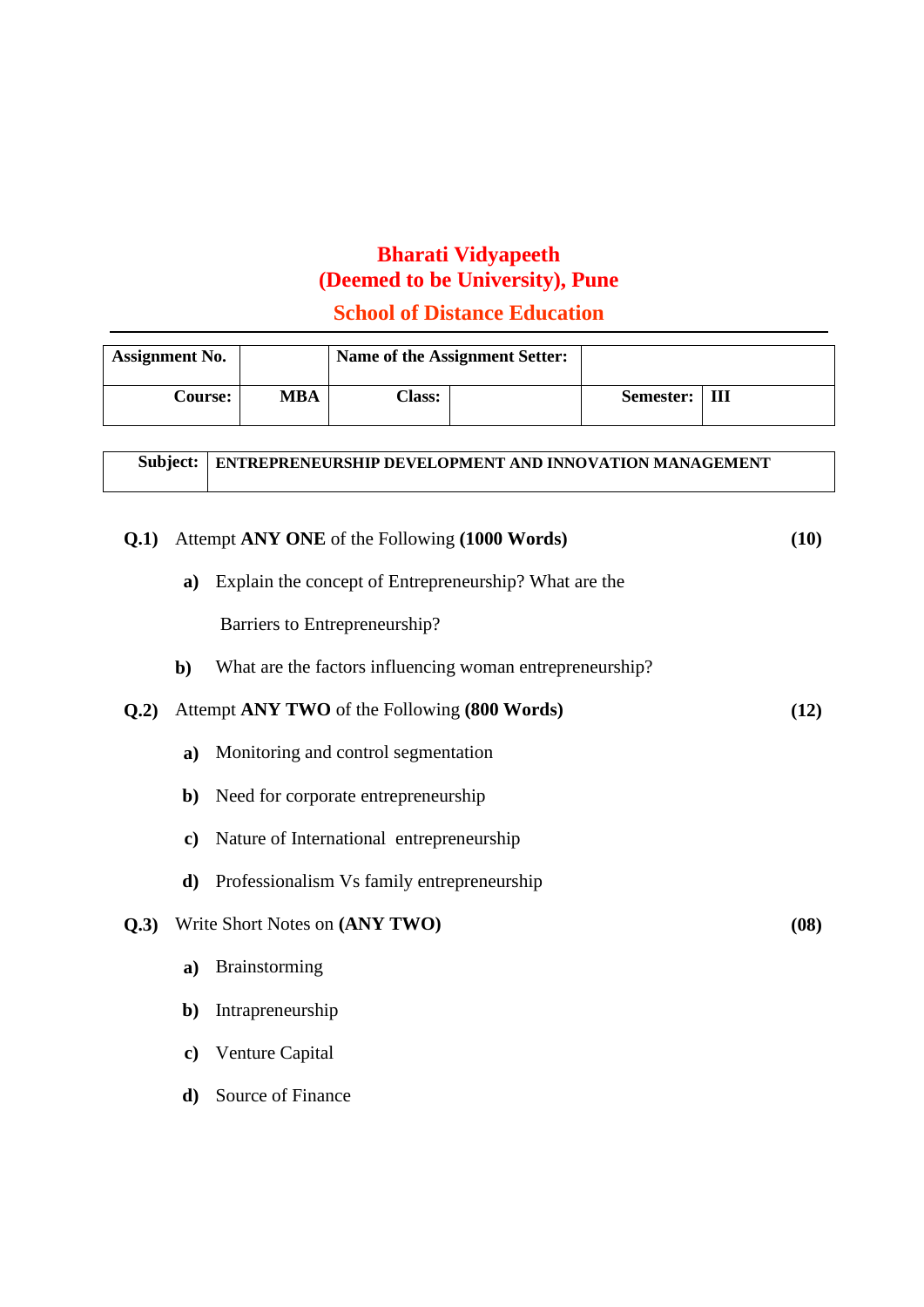## **School of Distance Education**

| <b>Assignment No.</b> |             | Name of the Assignment Setter:   Dr.A.R Deshmukh |                                   |           |   |
|-----------------------|-------------|--------------------------------------------------|-----------------------------------|-----------|---|
| <b>Course:</b>        | <b>MK01</b> | <b>Class:</b>                                    | <b>MBA/EMBA/</b><br><b>MBA-HR</b> | Semester: | Ш |

## **Subject: CONSUMER BEHAVIOUR**

#### **Q.1) Attempt ANY ONE of the Following (1000 Words) (10)**

- a) Trace the rise of consumerism in India. Also write briefly about the typical traits of an Indian consumer.
- Explain in details the application of the Research in the Direct marketing process. **b)**

#### **Q.2) Attempt ANY TWO of the Following (800 Words) (12)**

- **a)** Discuss the impact of Psychoanalysis on advertising.
- **b)** Explain in detail the ways and means of being an ethical shopper?
- **c)** Unethical practices are seen and put up within every area of marketing comment.
- **d)** Discuss in detail the various types of scales that could be used to measure the attitude of the consumers in the direct marketing process.

#### **Q.3) Write Short Notes on (ANY TWO) (08)**

- a) Customer Delight
- b) Dissonance (Buying Behaviour)
- c) Nicosia Model
- d) Kollat and Blackwell model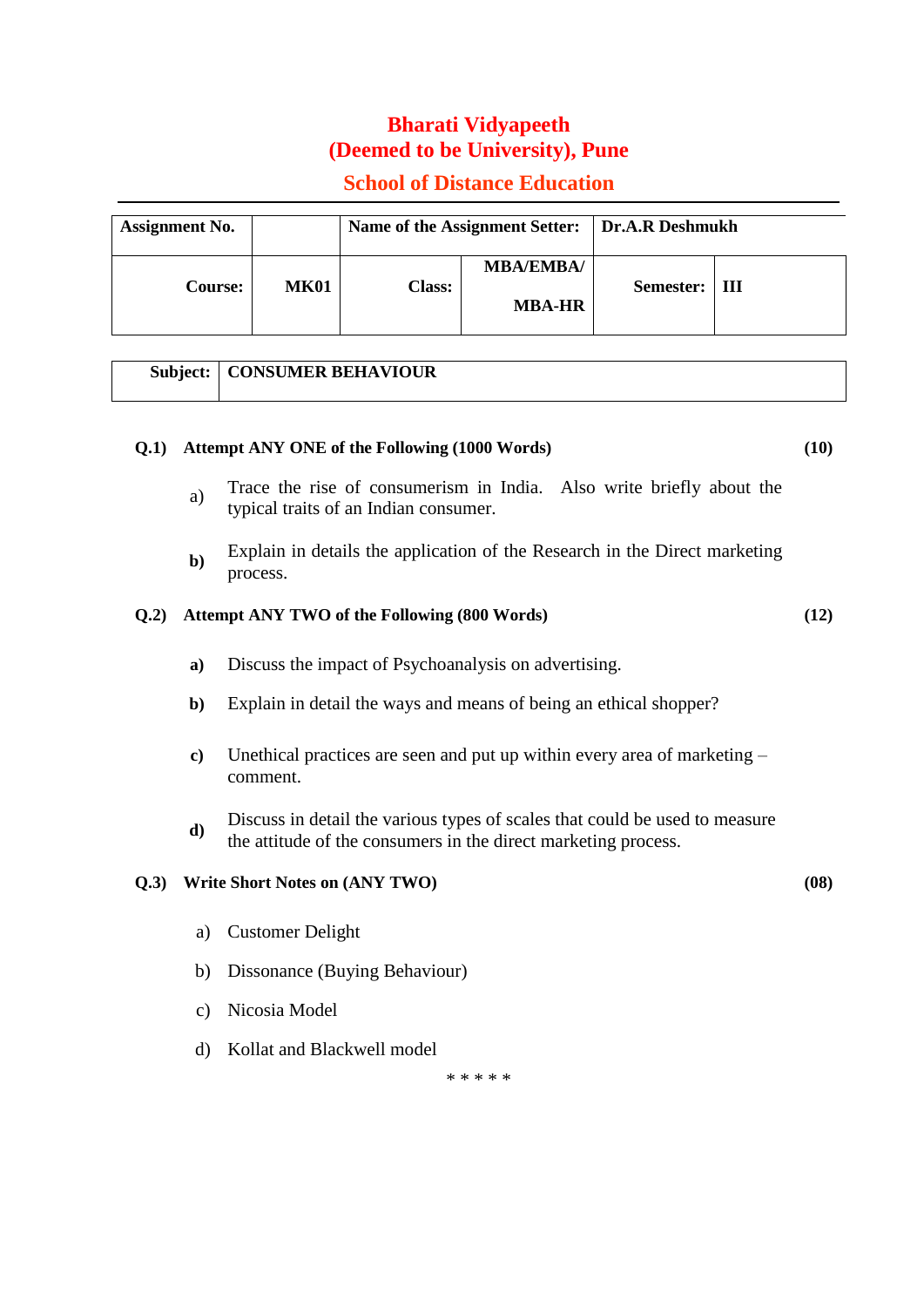# **School of Distance Education**

| <b>Assignment No.</b> |      | Name of the Assignment Setter:   Dr.A.R Deshmukh |                                   |                 |  |
|-----------------------|------|--------------------------------------------------|-----------------------------------|-----------------|--|
| <b>Course:</b>        | AM01 | <b>Class:</b>                                    | <b>MBA/EMBA/</b><br><b>MBA-HR</b> | Semester:   III |  |

# **Subject: RURAL MARKETING**

| Q.1  |               | Attempt ANY ONE of the Following (1000 Words)                                                                | (10) |
|------|---------------|--------------------------------------------------------------------------------------------------------------|------|
|      | a)            | "Marketing approaches vary with degree of segmentation". Explain with<br>reference to rural market examples. |      |
|      | $b$           | Examine the factors influencing Rural Marketing channel design<br>decisions.                                 |      |
| Q.2) |               | <b>Attempt ANY TWO of the Following (800 Words)</b>                                                          | (12) |
|      | a)            | Elaborate on the 4Ps of Rural Marketing.                                                                     |      |
|      | $\mathbf{b}$  | How do you design products for Rural and Urbans?                                                             |      |
|      | $\bf c)$      | Explain the concept and significance of marketing channels.                                                  |      |
|      | $\mathbf{d}$  | Rural distribution is not without problems. Highlights some of the<br>problems in rural distribution.        |      |
| Q.3) |               | Write Short Notes on (ANY TWO)                                                                               | (08) |
|      | a)            | ITC-eChoupals                                                                                                |      |
|      | b)            | Self-help groups as middleman                                                                                |      |
|      | $\mathbf{c})$ | Rural Distribution – channels                                                                                |      |
|      | d)            | Weekly Haats, Bazaars, SUNDAYS                                                                               |      |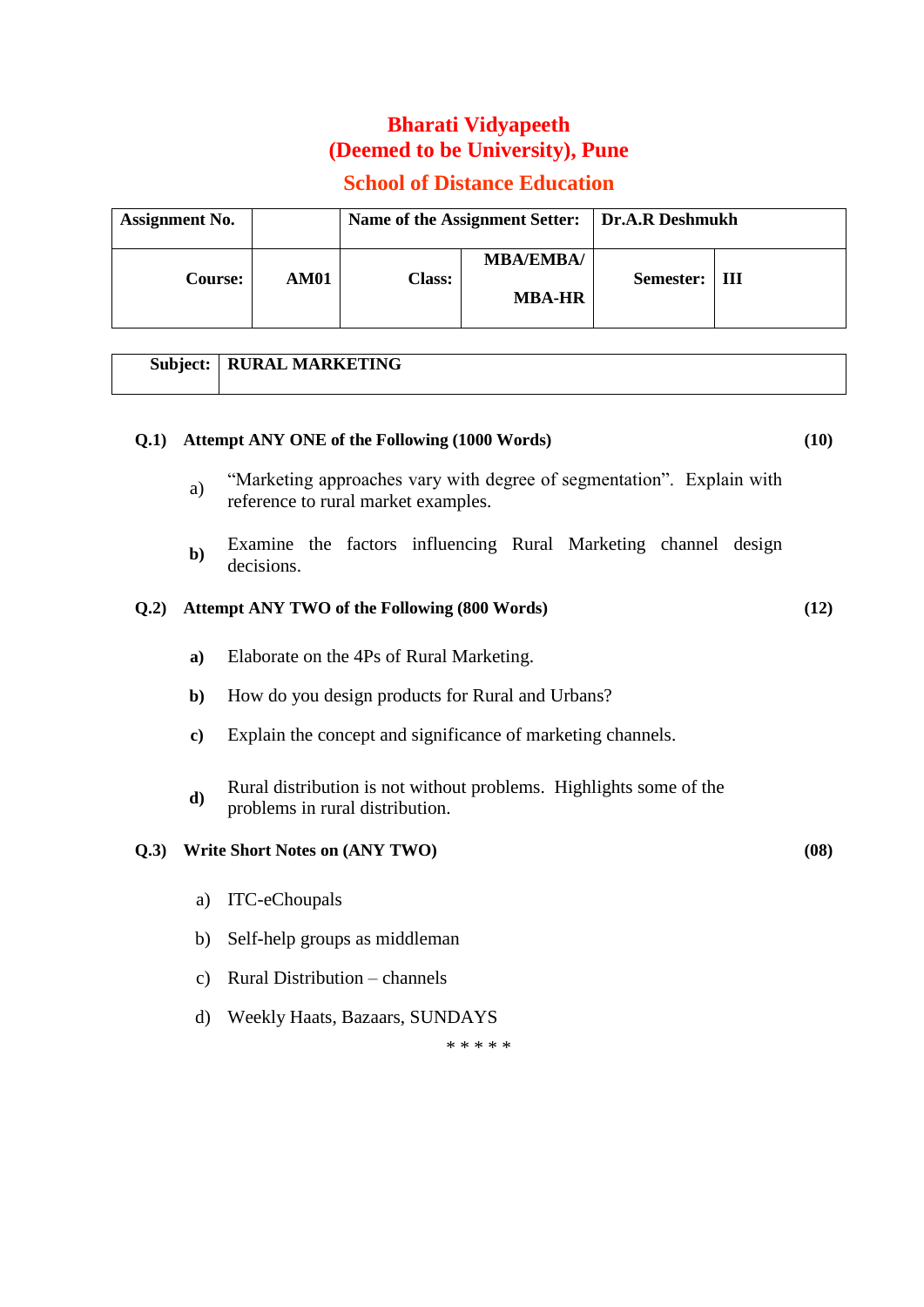#### **School of Distance Education**

| <b>Assignment No.</b> |            |               | Name of the Assignment Setter:   Dr.A.R Deshmukh |           |       |
|-----------------------|------------|---------------|--------------------------------------------------|-----------|-------|
| <b>Course:</b>        | <b>R01</b> | <b>Class:</b> | <b>MBA/EMBA/</b><br><b>MBA-HR</b>                | Semester: | - III |

# **Subject: INTRODUCTION TO RETAILING**

#### **Q.1) Attempt ANY ONE of the Following (1000 Words) (10)**

- a) What are the factors that have contributed to understand the retail customers? Explain the ethical issues in retailing.
- How supply chain management has impacted the retail strategies of the b) How supply companies?

#### **Q.2) Attempt ANY TWO of the Following (800 Words) (12)**

- **a**) Discuss the recent trends that you see in retail communication mix. Explain?
- **b)** What is the importance of customer relationship management in retailing?
- Explain.
- **c)** What are the season of retailing? Explain the major retail models.
- **d**) What are the factors that have contributed to understand the retail customers? Explain ethical issues in retailing.

#### **Q.3) Write Short Notes on (ANY TWO) (08)**

- a) Retail mix
- b) Retail equity
- c) Warehouse clubs
- d) Departmental stores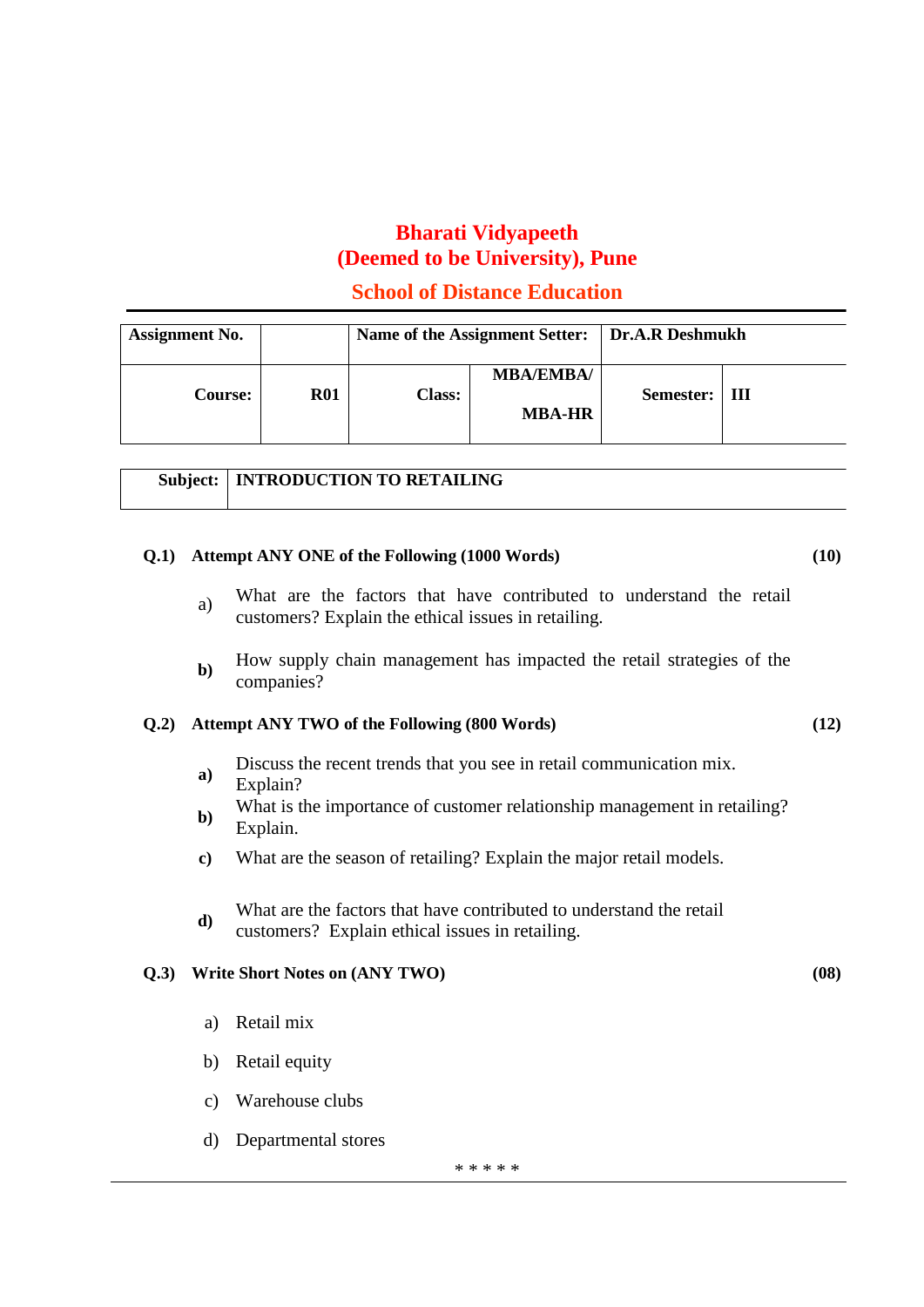## **School of Distance Education**

| <b>Assignment No.</b>         |               | Name of the Assignment Setter:    | <b>SASHWANT KUMAR</b> |   |
|-------------------------------|---------------|-----------------------------------|-----------------------|---|
| <b>FM01</b><br><b>Course:</b> | <b>Class:</b> | <b>MBA/EMBA/</b><br><b>MBA-HR</b> | Semester:             | Ш |

|  | Subject:   INVESTMENT ANALYSIS AND PORTFOLIO MANAGEMENT |
|--|---------------------------------------------------------|
|--|---------------------------------------------------------|

#### **Q.1) Attempt ANY ONE of the Following (1000 Words) (10)**

- a) Analyse the various types of Investment in the securities market.
- Classify the traditional source of risk as to whether they are general **b)** sources of risk or specific source of risk.

#### **Q.2) Attempt ANY TWO of the Following (800 Words) (12)**

- **a)** What is the arbitrage pricing theory? What is included in an arbitrage portfolio?
- **b)** What are the features of investment planning? How is risk profiling done?
- **c)** Define investment. What are the characteristics of investment and also explain the criteria for evaluating the investment?
- **d)** Discuss fully the Sharpe, Treynor and the Jensen measures of portfolio returns.

#### **Q.3) Write Short Notes on (ANY TWO) (08)**

- a) Arbitrage Pricing Theory
- b) Portfolio Return
- c) Bond Management
- d) Investor's Utility Curves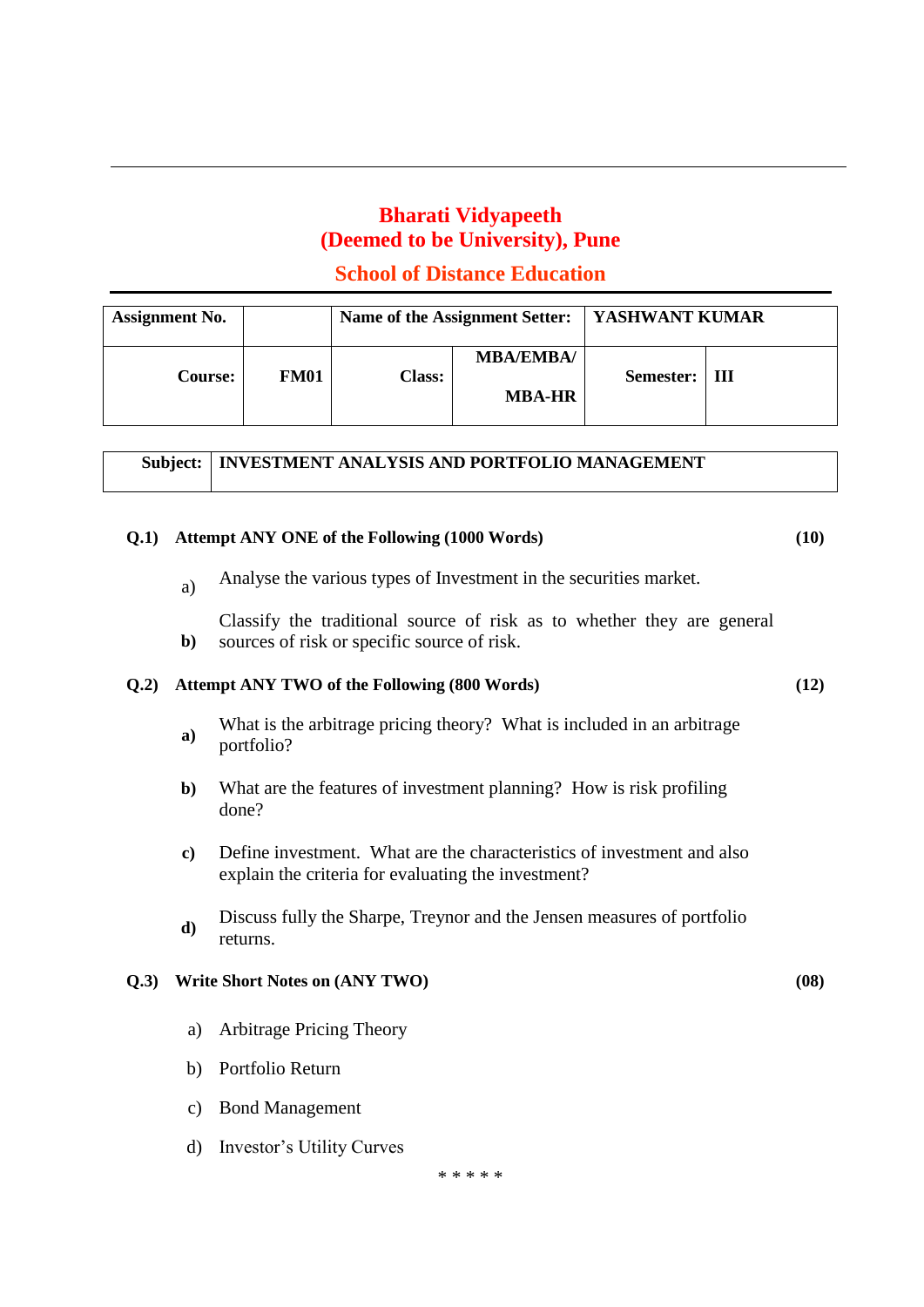#### **School of Distance Education**

| <b>Assignment No.</b> |             |               | Name of the Assignment Setter:    |           |   |
|-----------------------|-------------|---------------|-----------------------------------|-----------|---|
| <b>Course:</b>        | <b>IB01</b> | <b>Class:</b> | <b>MBA/EMBA/</b><br><b>MBA-HR</b> | Semester: | Ш |

|  | <b>Subject:   REGULATORY ASPECT OF INTERNATIONALS BUSINESS</b> |
|--|----------------------------------------------------------------|
|--|----------------------------------------------------------------|

# **Q.1) Attempt ANY ONE of the Following (1000 Words) (10)**

- a) Assess the contribution of Intellectual Property Legislation to the Industry and State the procedure to register a trade mark.
- **b)** Explain trade related Intellectual Property Rights.

#### **Q.2) Attempt ANY TWO of the Following (800 Words) (12)**

- **a)** Explain how foreign exchange rates are determined.
- **b)** What are the objective and methods of exchange control.
- **c)** Explain the relevant provisions of FEMA related to trade and non-trade transactions.
- **d)** Explain the UCP 600 as per ICC guidelines.

#### **Q.3) Write Short Notes on (ANY TWO) (08)**

- a) Purchasing power parity theory
- b) Labuan Model
- c) Snake in Tunnel
- d) Regulatory Arbitrage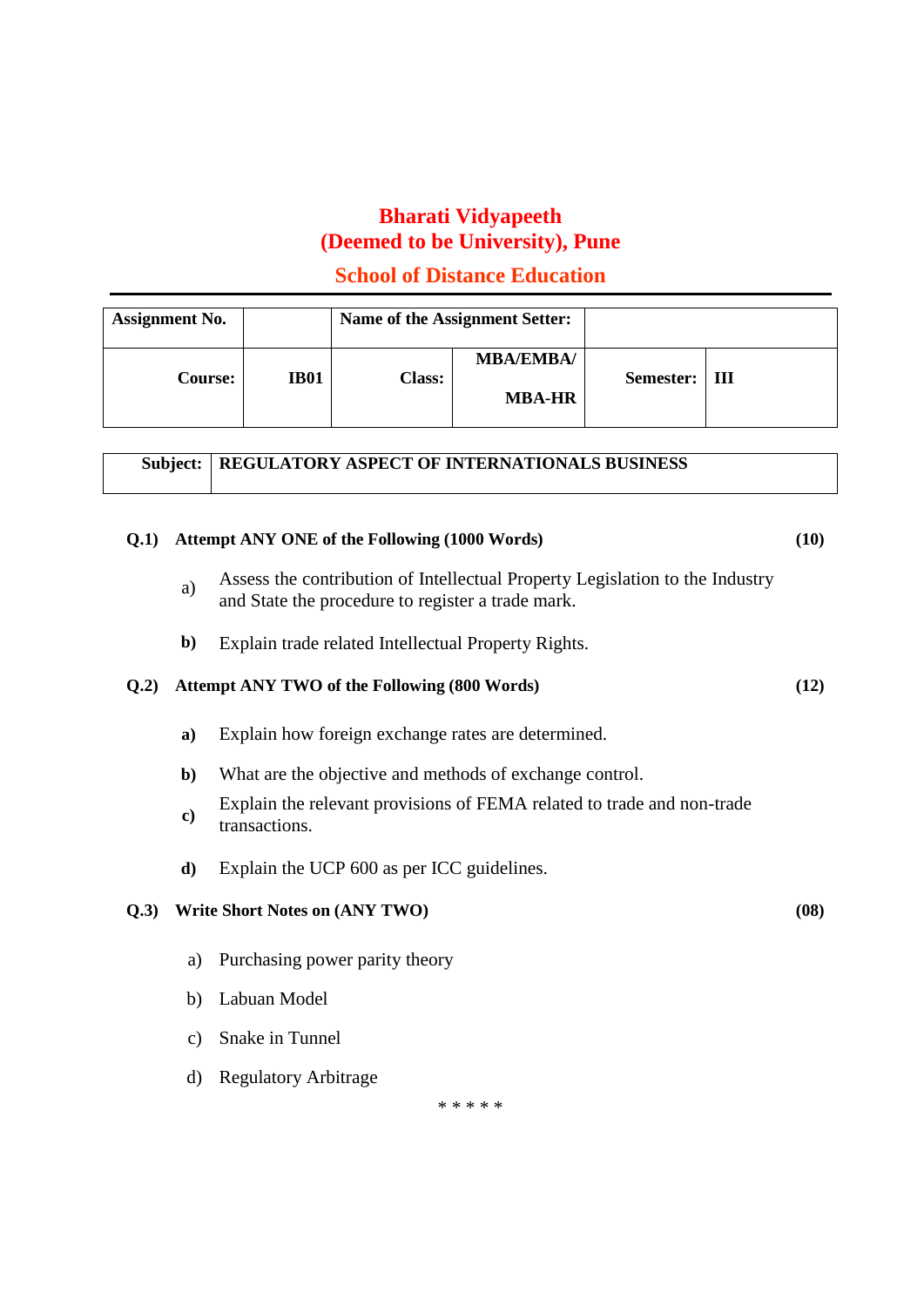**School of Distance Education**

| <b>Assignment No.</b> |             |               | Name of the Assignment Setter:    |           |   |
|-----------------------|-------------|---------------|-----------------------------------|-----------|---|
| <b>Course:</b>        | <b>PO01</b> | <b>Class:</b> | <b>MBA/EMBA/</b><br><b>MBA-HR</b> | Semester: | Ш |

|      | <b>Subject:</b>   Quality Management                           |      |
|------|----------------------------------------------------------------|------|
| O(1) | Attempt ANY ONE of the Following (1000 Words)                  | (10) |
| a)   | Describe quality management through the use of control charts. |      |
|      | Explain the concept of six sigma with example.                 |      |

#### **Q.2) Attempt ANY TWO of the Following (800 Words) (12)**

- **a)** What is the difference between SPC & SQC?
- **b)** Explain the definition of quality as per ISO 9000:2000.
- **c)** Explain the Kano's model of customer satisfaction.
- **d)** Explain the steps in obtaining ISO 9000 registration.

#### **Q.3) Write Short Notes on (ANY TWO) (08)**

- a) Kiezen concept
- b) TS 16949
- c) Quality Auditing
- d) Juran's principle of quality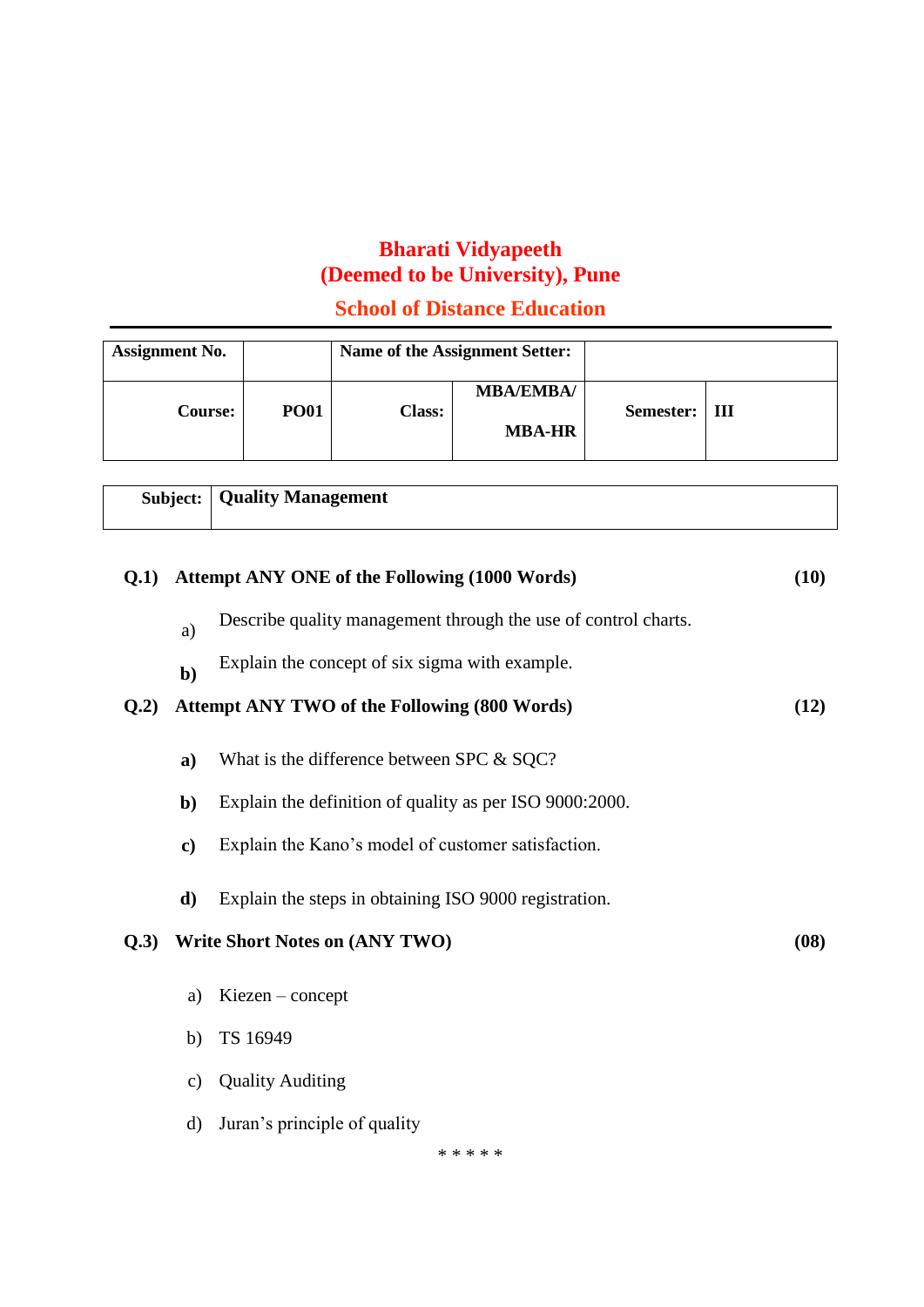## **School of Distance Education**

| <b>Assignment No.</b> |             |               | Name of the Assignment Setter:    |                 |  |
|-----------------------|-------------|---------------|-----------------------------------|-----------------|--|
| <b>Course:</b>        | <b>IT01</b> | <b>Class:</b> | <b>MBA/EMBA/</b><br><b>MBA-HR</b> | Semester:   III |  |

|  | <b>Subject:   SYSTEM ANALYSIS AND DESIGN</b> |
|--|----------------------------------------------|
|--|----------------------------------------------|

#### **Q.1) Attempt ANY ONE of the Following (1000 Words) (10)**

- a) Explain system development life cycle (SDLC) in detail. How cost/benefit analysis plays an important role in SDLC? What is the need for system development?
- Explain various types of feasibility studies that the analyst should consider. Explain the cost-benefit analysis with an example. **b)**

#### **Q.2) Attempt ANY TWO of the Following (800 Words) (12)**

- **a)** Define system. Discuss the characteristics and elements of the system.
- **b)** Explain waterfall model of software development.
- **c)** Define feasibility studies, why and what are feasibility studies.
- **d)** What are fact finding techniques? Write in detail.

#### **Q.3) Write Short Notes on (ANY TWO) (08)**

- a) Screen management
- b) SDLC
- c) DFD
- d) ERD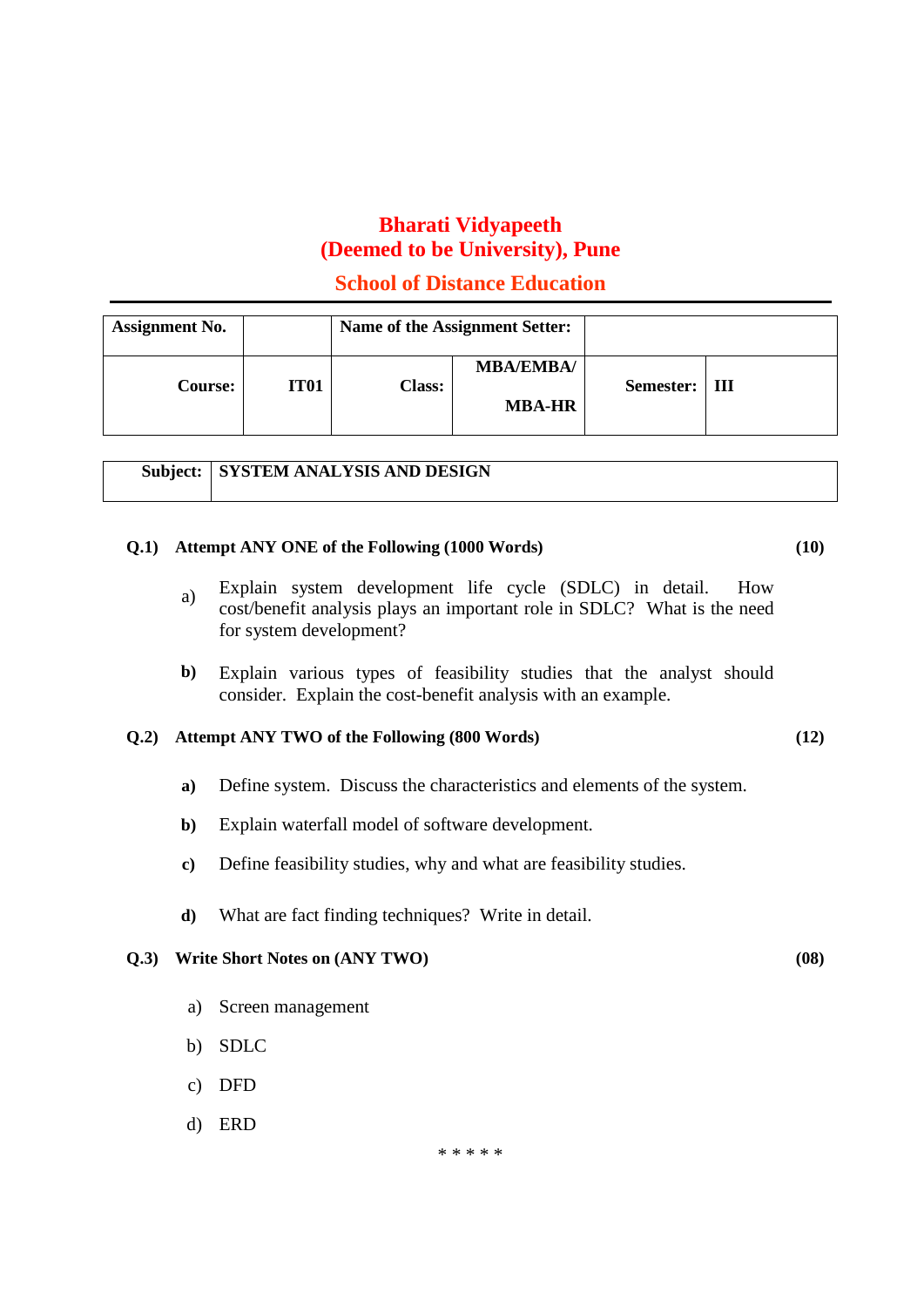# **(Deemed to be University), Pune**

# **School of Distance Education**

| <b>Assignment No.</b> |               | <b>Name of the Assignment Setter:</b> |           |  |
|-----------------------|---------------|---------------------------------------|-----------|--|
| Course:               | <b>Class:</b> | MBA/E-MBA/MBA-HR                      | Semester: |  |

|  | Subject:   SERVICES MARKETING |
|--|-------------------------------|
|--|-------------------------------|

#### Q.1) Attempt **ANY ONE** of the **Following (1000 Words)** (10)

- a) Define Services indicating the salient characteristics. Elaborate how does services marketing mix differ from marketing-mx of goods.
- b) What is SERVQUAL/? Discuss various dimension of SERVQUAL and how do they help a service markets?

#### Q.2) Attempt **ANY TWO** of the **Following (800 Words)** (12)

- a) Discuss the spillover effects of growth of the service economy in India.
- b) Draw service blue print for a hotel.
- c) What is services GAP model?
- d) 'Process' and 'physical Evidence' are very important to financial service organizations. Explain with relevant examples.

#### Q.3) Write Short Notes on **(ANY TWO)** (08)

- a) Customers as a 'Co-produces' a services
- b) e-services
- c) Service Life Cycle
- d) Robert Johnston Model of Service Segmentation Strategy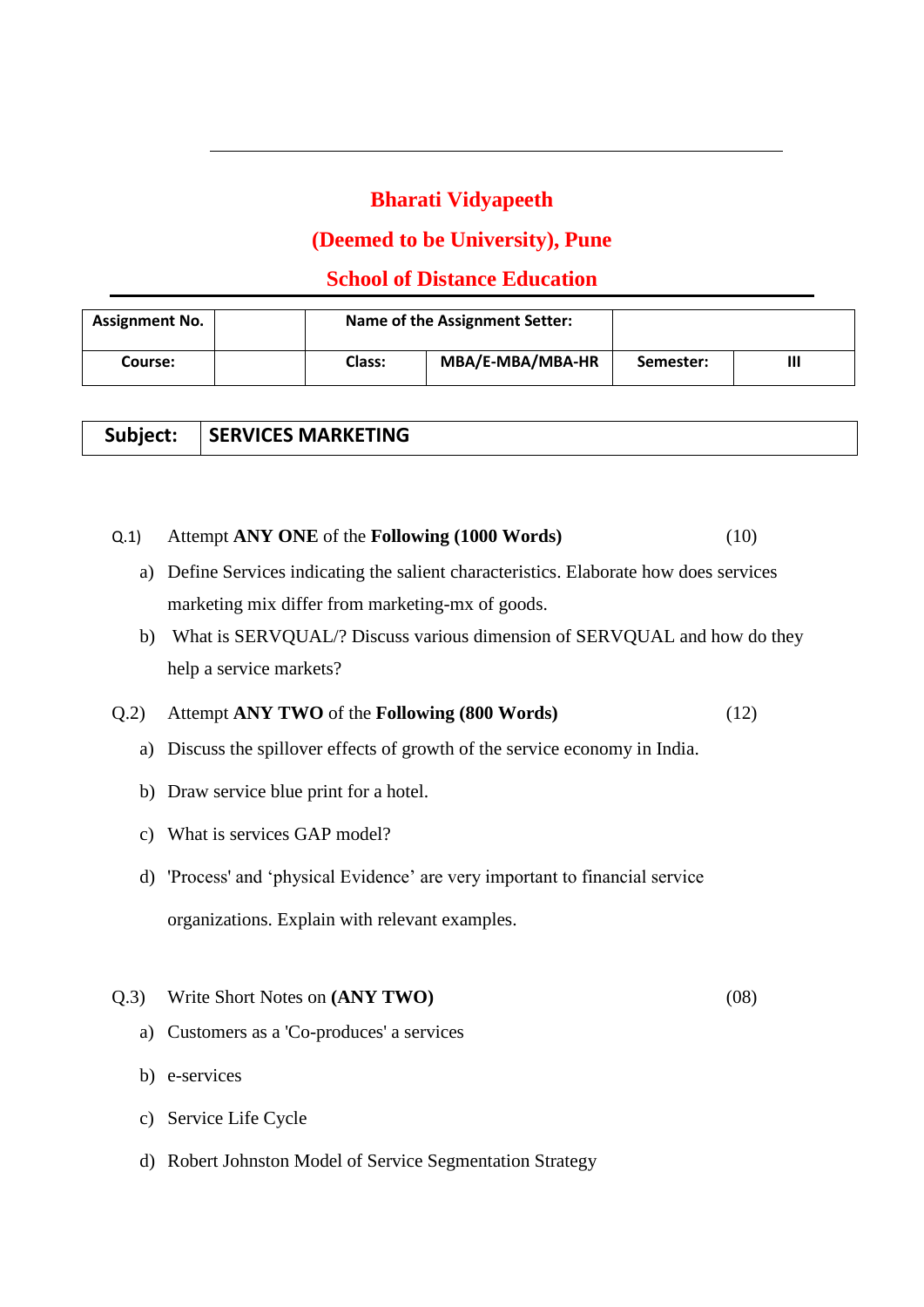# (Deemed to be University), Pune

## School of Distance Education

| <b>Assignment No.</b> |               | <b>Name of the Assignment Setter:</b> |           |   |
|-----------------------|---------------|---------------------------------------|-----------|---|
| Course:               | <b>Class:</b> | MBA/E-MBA/MBA-HR                      | Semester: | Ш |

## **Subject: MANAGEMENT OF FINANCIAL SERVICES**

#### Q.1) Attempt **ANY ONE** of the **Following (1000 Words)** (10)

a) Describe eligibility criteria for a rating agency SEBI has notified in India. Who can promote credit rating agency in India? What are the principal function of CRISIL?

b) Discuss the pre-issue obligations of merchant bankers.

# Q.2) Attempt **ANY TWO** of the **Following (800 Words)** (12)

- a) What are the SEBI guidelines for the Mutual Fund Schemes
- b) What is credit creation? What are the limitations of credit creation?
- c) Explain the new guidelines on securitization in India
- d) Explain the Role & function of Rural Credit Institutions.
- Q.3) Write Short Notes on **(ANY TWO)** (08)
- 

- a) Credit Rating
- b) Leasing
- c) Factoring
- d) Merchant Banker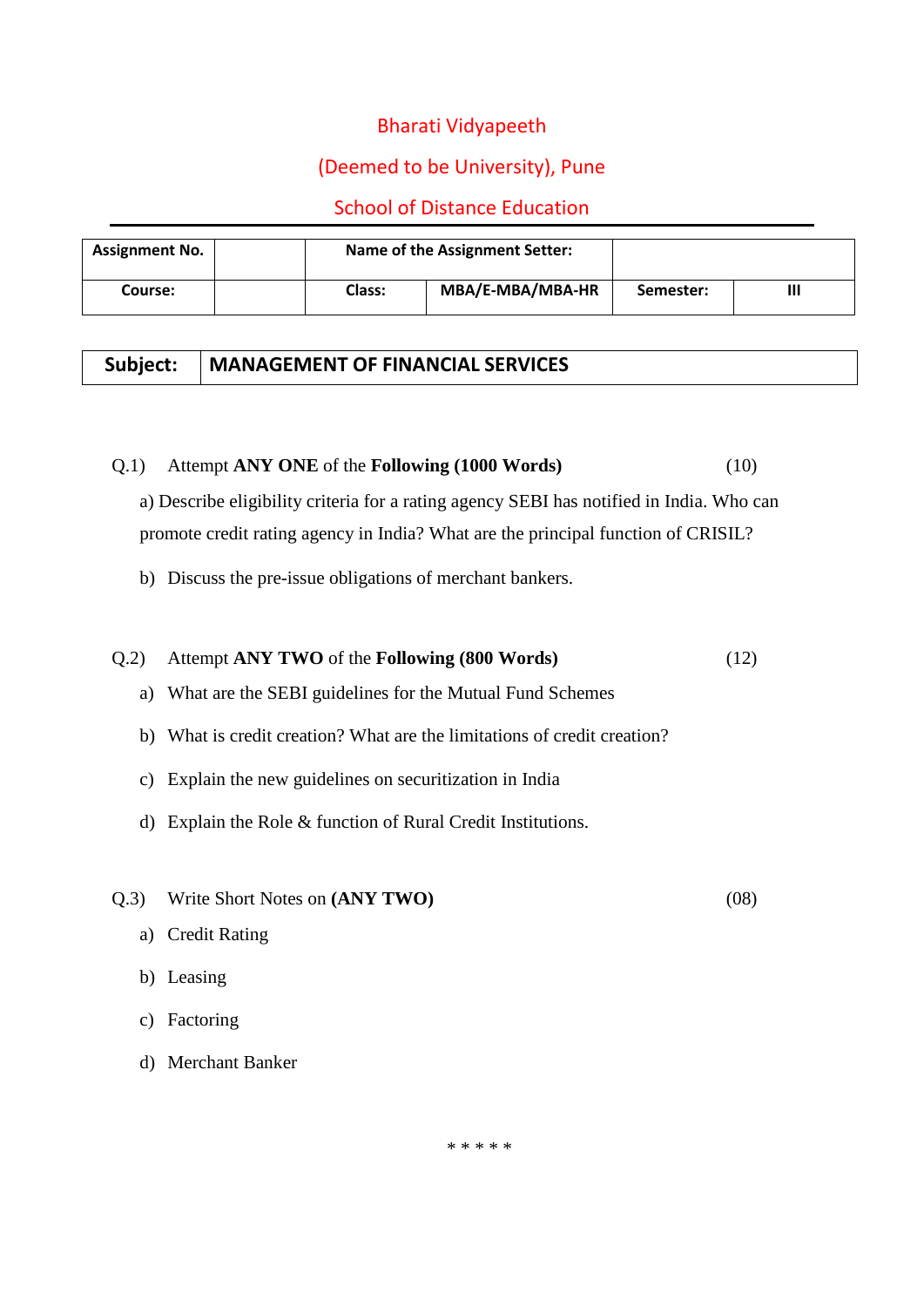## **(Deemed to be University), Pune**

## **School of Distance Education**

| <b>Assignment No.</b> |               | <b>Name of the Assignment Setter:</b> |           |  |
|-----------------------|---------------|---------------------------------------|-----------|--|
| Course:               | <b>Class:</b> | MBA/E-MBA/MBA-HR                      | Semester: |  |

|  | Subject:   LABOUR LAWS-1 |
|--|--------------------------|
|--|--------------------------|

#### Q.1) Attempt **ANY ONE** of the **Following (1000 Words)** (10)

- a) Why do workers join trade unions? What are the problems faced by trade unions India?
- b) Mention the Strategies for the settlement of Disputes under Industrial Disputed act.

#### Q.2) Attempt **ANY TWO** of the **Following (800 Words)** (12)

- a) State the theories of Industrial Relations and their relevance in present Indian context.
- b) Explain the Provisions of the Maternity Benefit Act.
- c) Explain the salient provision of the Factories Act. 1948 regarding health and safety of the workers
- d) . Explain the powers and duties of various grievance settlement authorities under the industrial Disputes Act, 1947.
- Q.3) Write Short Notes on **(ANY TWO)** (08)

- a) Arbitration
- b) Tripartite bodies
- c) Collective Bargaining
- d) Law related to domestic enquiry.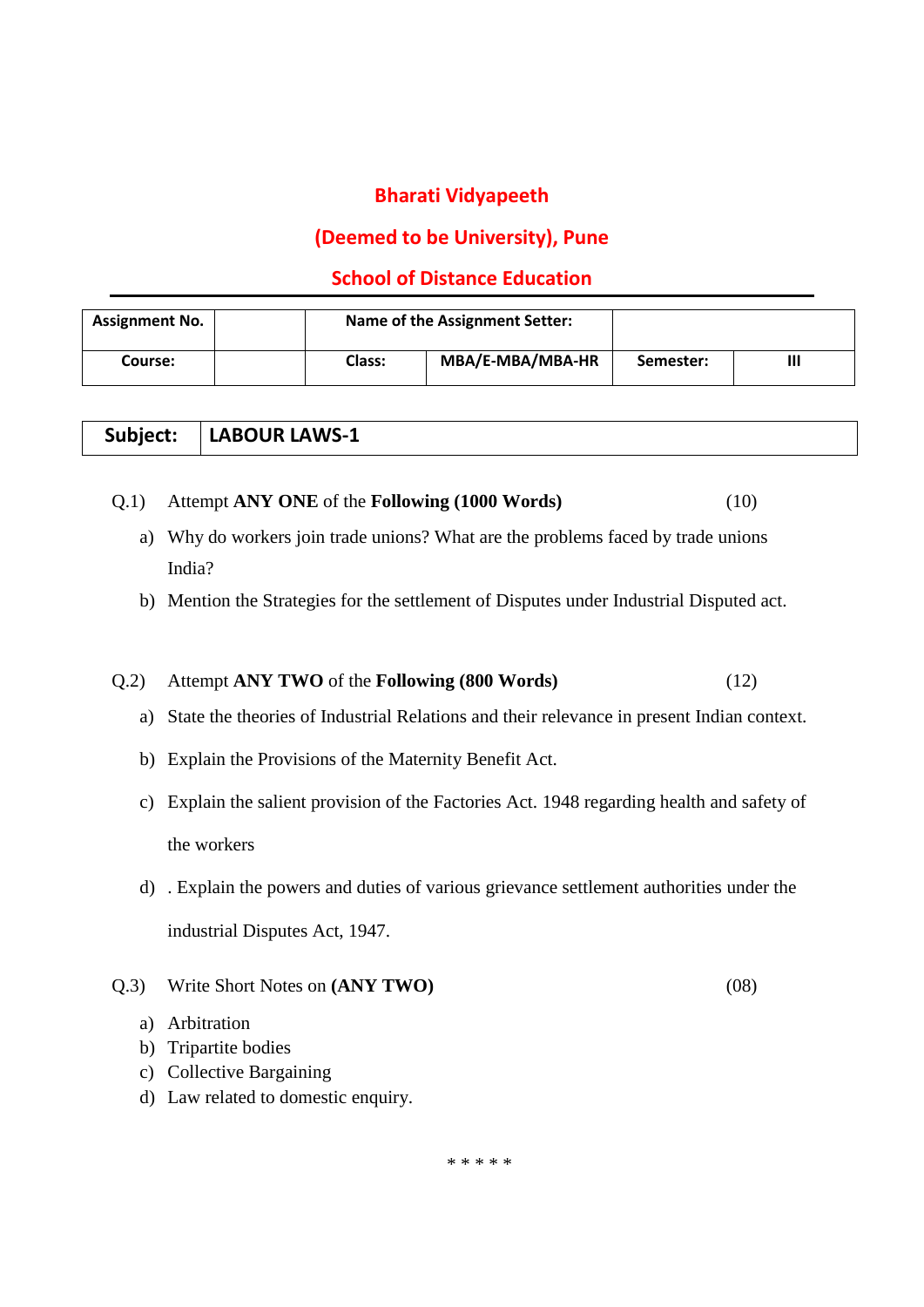# **(Deemed to be University), Pune**

## **School of Distance Education**

| <b>Assignment No.</b> |               | <b>Name of the Assignment Setter:</b> |           |  |
|-----------------------|---------------|---------------------------------------|-----------|--|
| Course:               | <b>Class:</b> | MBA/E-MBA/MBA-HR                      | Semester: |  |

## **Subject: Export Import Policies, Procedures and Documentation**

#### Q1) Attempt **ANY ONE** of the **Following (1000 Words)** (10)

a) Explain the cross border Settlement Procedure with advanced payment method with practical illustration.

c) Why should the export goods be insured? Describe various types of losses under cargo insurance with example.

#### Q.2) Attempt **ANY TWO** of the **Following (800 Words)** (12)

- a) Explain different kinds of letter of credit.
- b) Explain the economic order quantity concept.
- c) Write a brief note on scrutiny of export order.
- d) 'ICC revise Incoterms so as to send them to the need of trading community'. Discuss.
- Q.3) Write Short Notes on **(ANY TWO)** (08)
	- a) Bill of lading
	- b) Airway Bill
	- c) Bills of exchange
	- d) Port procedures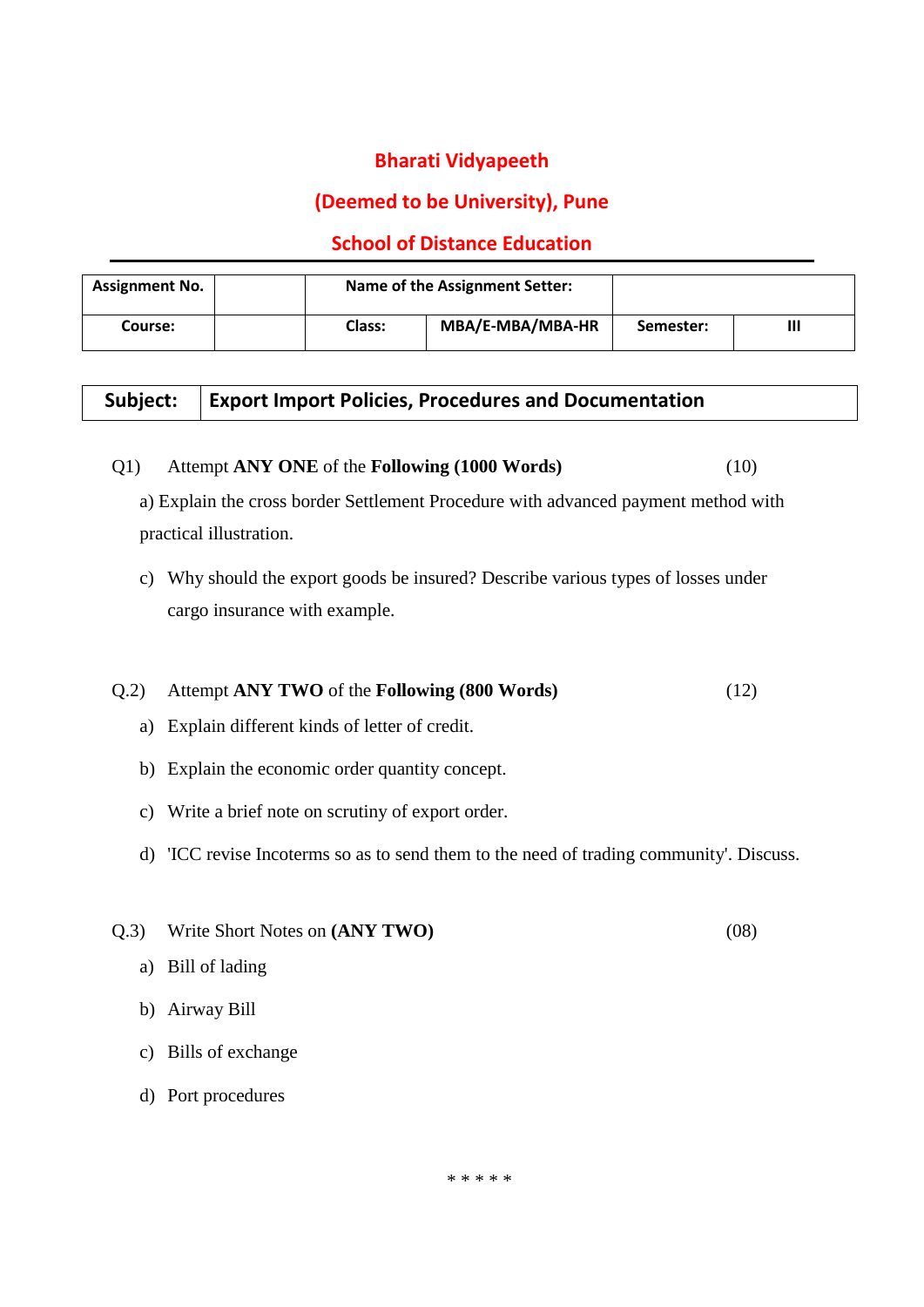# **School of Distance Education**

| <b>Assignment No.</b> |            | Name of the Assignment Setter: |  |                       |  |
|-----------------------|------------|--------------------------------|--|-----------------------|--|
| <b>Course:</b>        | <b>MBA</b> | <b>Class:</b>                  |  | Semester:   IIIrd Sem |  |

# **Subject: INFORMATION SYSTEM SECURITY & AUDIT**

| (0.1) |               | Attempt ANY ONE of the Following (1000 Words)              | (10) |
|-------|---------------|------------------------------------------------------------|------|
|       | a)            | What is information system (IS) auditing?                  |      |
|       | $\mathbf{b}$  | Briefly explain the types and overview of audit procedures |      |
| Q.2)  |               | Attempt ANY TWO of the Following (800 Words)               | (12) |
|       | a)            | Describe scope, objectives of audit planning.              |      |
|       | $\mathbf{b}$  | Differentiate between pre $\&$ post implementation audit.  |      |
|       | $\mathbf{c})$ | Define information security management.                    |      |
|       | d)            | Explain the various components of information systems.     |      |
| Q.3)  |               | Write Short Notes on (ANY TWO)                             | (08) |
|       | a)            | System development life cycle (SDLC)                       |      |
|       | $\mathbf{b}$  | Information security management                            |      |
|       | c)            | Cyber frauds                                               |      |
|       | d)            | Evaluating information system                              |      |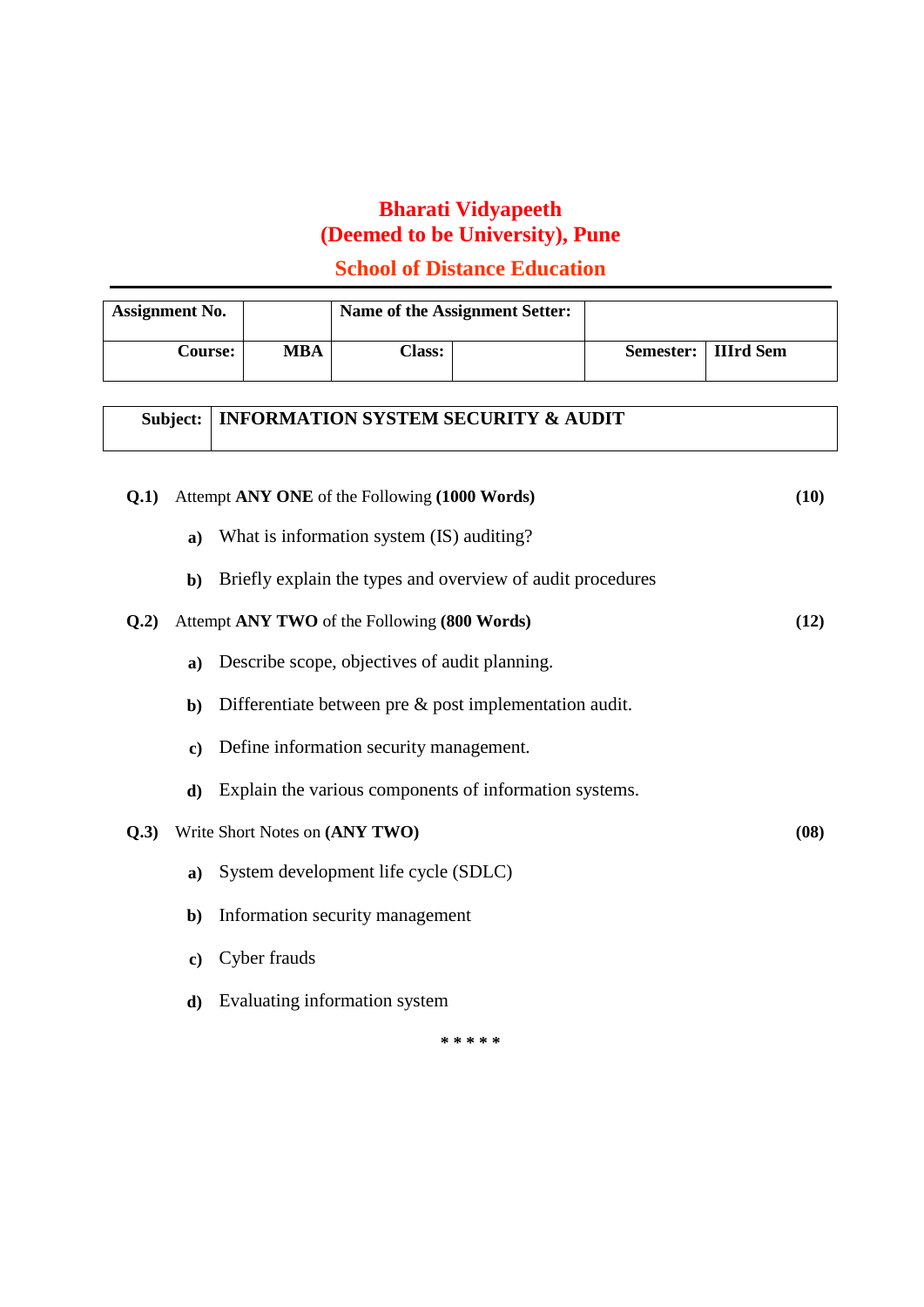# **School of Distance Education**

| <b>Assignment No.</b> |     | Name of the Assignment Setter: |  |                       |  |
|-----------------------|-----|--------------------------------|--|-----------------------|--|
| <b>Course:</b>        | MBA | Class:                         |  | Semester:   IIIrd Sem |  |

# **Subject: SUPPLY CHAIN MANAGEMENT IN AGRIBUSINESS**

| Q.1) |              | Attempt ANY ONE of the Following (1000 Words)                      | (10) |
|------|--------------|--------------------------------------------------------------------|------|
|      | $\mathbf{a}$ | Describe supply chain management approach and its elements.        |      |
|      | $\mathbf{b}$ | Define conceptual model of supply chain management.                |      |
| Q.2) |              | Attempt ANY TWO of the Following (800 Words)                       | (12) |
|      | a)           | Define history, evolution and elements of logistics management.    |      |
|      | b)           | Elaborate performance measurement and control in Agri supply chain |      |
|      | $\bf c)$     | management.<br>Discuss various global logistics trends.            |      |
|      | d)           | Briefly explain demand planning and forecasting.                   |      |
| Q.3) |              | Write Short Notes on (ANY TWO)                                     | (08) |
|      | a)           | Vendor Management inventory                                        |      |
|      | $\mathbf{b}$ | (JIT) Just In time                                                 |      |
|      | $\bf c)$     | Supply chain management                                            |      |
|      | $\mathbf{d}$ | <b>GPS</b> Technology                                              |      |
|      |              |                                                                    |      |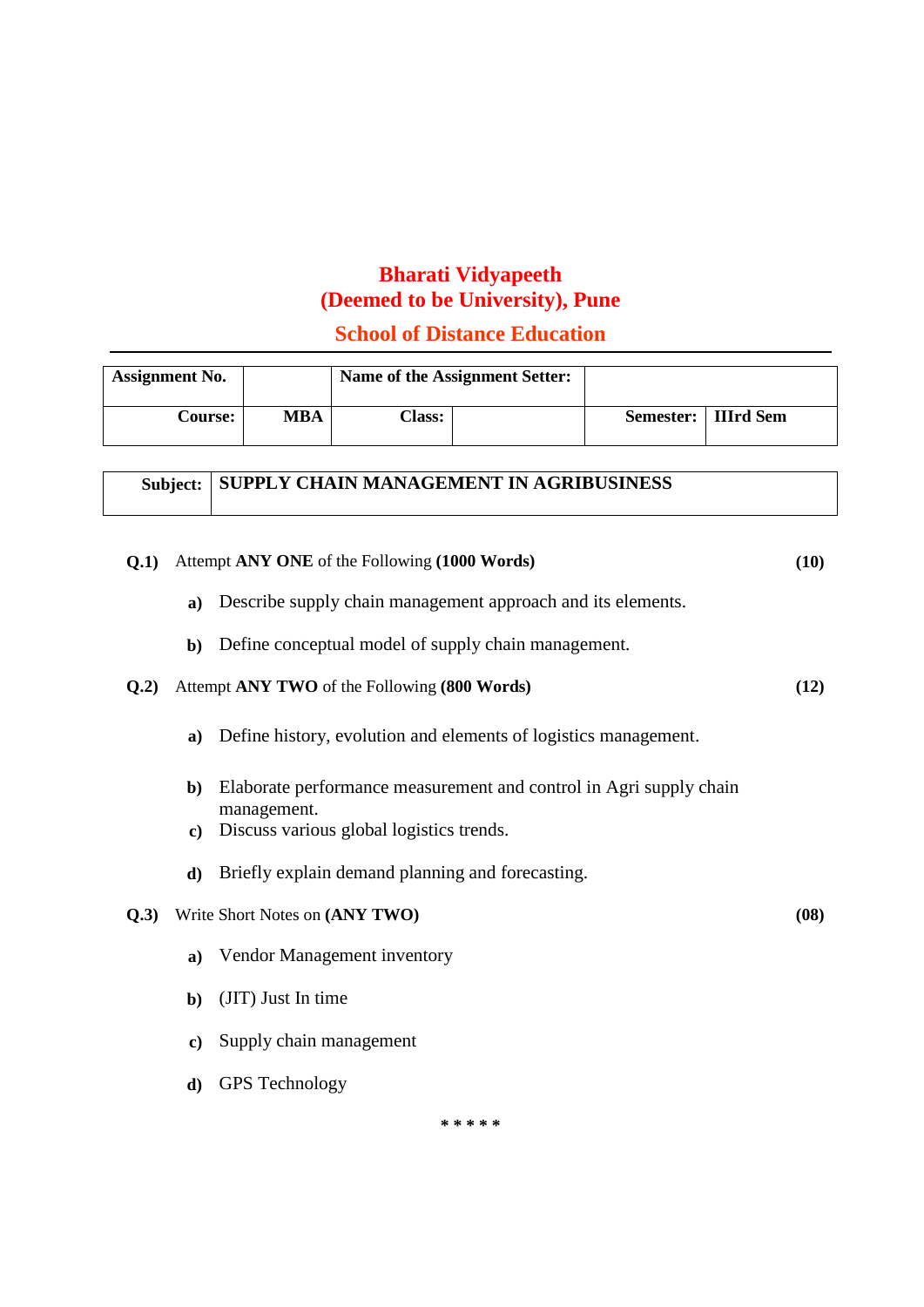# **School of Distance Education**

| <b>Assignment No.</b> |            | Name of the Assignment Setter: |  |                       |
|-----------------------|------------|--------------------------------|--|-----------------------|
| <b>Course:</b>        | <b>MBA</b> | <b>Class:</b>                  |  | Semester:   IIIrd Sem |

# **Subject: RETAIL MANAGEMENT AND FRANCHISING**

| O(.1) |               | Attempt ANY ONE of the Following (1000 Words)                                  | (10) |
|-------|---------------|--------------------------------------------------------------------------------|------|
|       | a)            | Define the concept and features of retailing.                                  |      |
|       | b)            | Briefly describe the meaning and importance of retail strategic planning.      |      |
| Q.2)  |               | Attempt ANY TWO of the Following (800 Words)                                   | (12) |
|       | a)            | Explain the need and importance of visual merchandising in a retail<br>outlet. |      |
|       | $\mathbf{b}$  | Describe legal restrictions in franchising.                                    |      |
|       | $\bf c)$      | Explain the strategic retail planning process.                                 |      |
|       | d)            | What are the important location options available to retailer?                 |      |
| Q.3)  |               | Write Short Notes on (ANY TWO)                                                 | (08) |
|       | $\mathbf{a}$  | Franchising                                                                    |      |
|       | $\mathbf{b}$  | Types of Layout                                                                |      |
|       | $\mathbf{c})$ | Store design & Layout                                                          |      |
|       | $\mathbf{d}$  | Channel of distribution                                                        |      |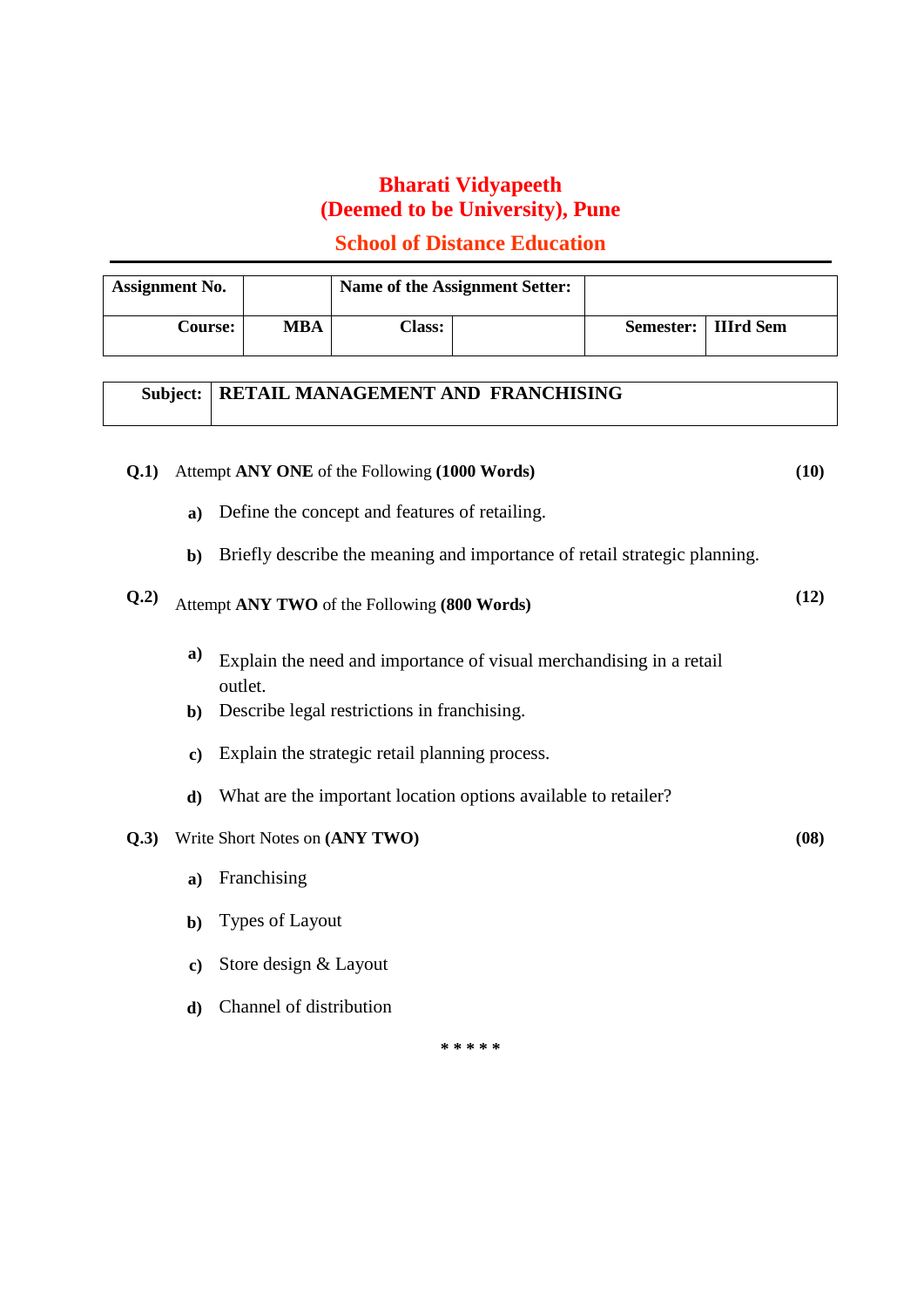# **School of Distance Education**

| <b>Assignment No.</b> |            | Name of the Assignment Setter: |  |                 |  |
|-----------------------|------------|--------------------------------|--|-----------------|--|
| <b>Course:</b>        | <b>MBA</b> | <b>Class:</b>                  |  | Semester:   III |  |

|      | Subject:     | <b>HR 01 Human Resource Planning and Development</b>                        |      |
|------|--------------|-----------------------------------------------------------------------------|------|
| Q.1) |              | Attempt ANY ONE of the Following (1000 Words)                               | (10) |
|      | $\mathbf{a}$ | State the techniques employed in HR Planning.                               |      |
|      | $\mathbf{b}$ | How does the work culture and climate of the organisation influence<br>HRD? |      |
| Q.2) |              | Attempt ANY TWO of the Following (800 Words)                                | (12) |
|      | $\bf{a}$ )   | Review HRD practices of Indian industry.                                    |      |
|      | $\mathbf{b}$ | Describe the need for performance counselling in an organization.           |      |
|      | $\bf c)$     | Discuss the motivational aspect of HRD.                                     |      |
|      | $\mathbf{d}$ | State the emerging trends in HRD.                                           |      |
| Q.3) |              | Write Short Notes on (ANY TWO)                                              | (08) |
|      | $\mathbf{a}$ | <b>ADDIE Model</b>                                                          |      |
|      | $\mathbf{b}$ | Job Design                                                                  |      |
|      | $\bf c)$     | Cost Benefit Analysis                                                       |      |
|      | d)           | Objects of employee Monitoring                                              |      |
|      |              |                                                                             |      |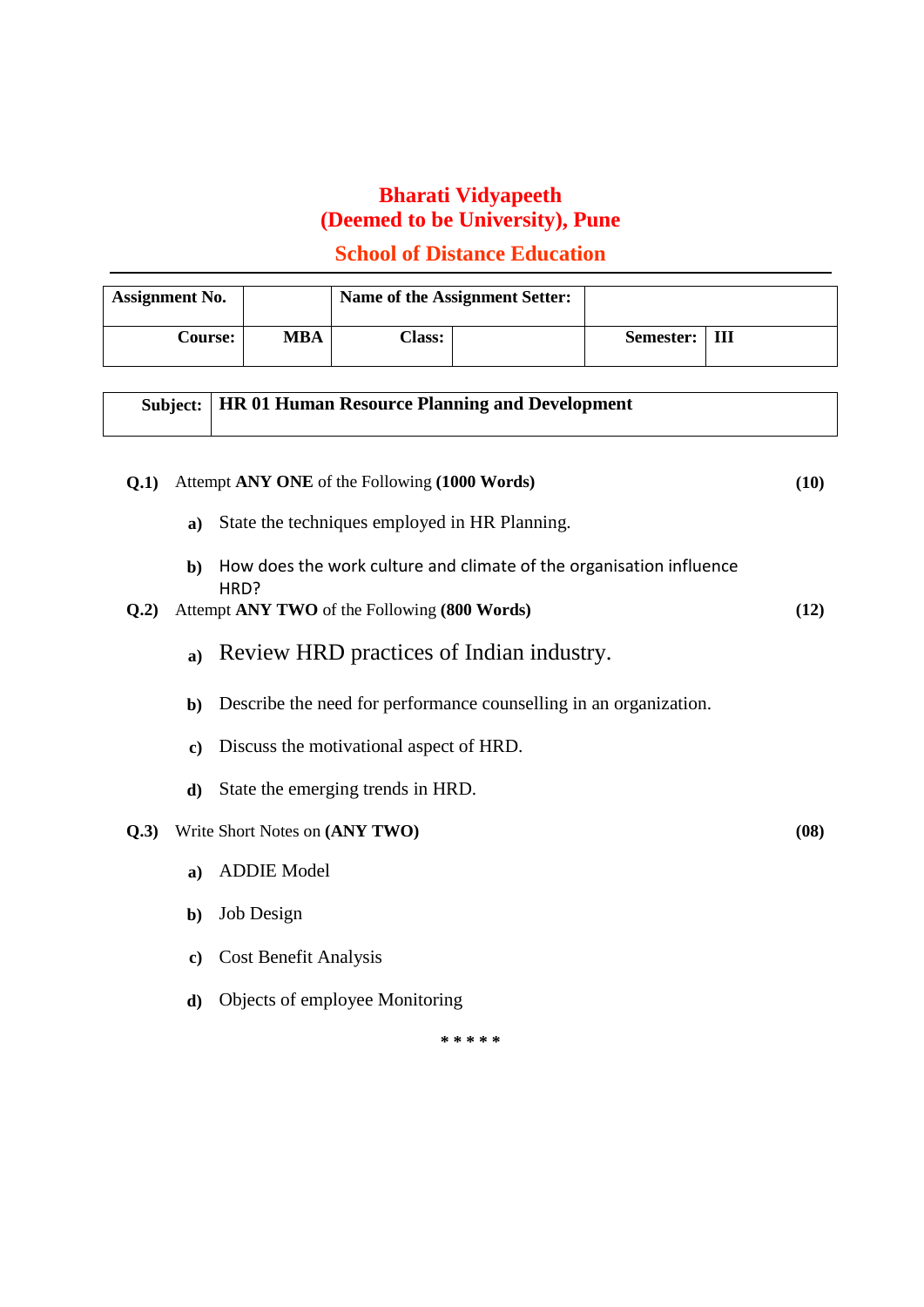## **School of Distance Education**

| <b>Assignment No.</b> |     | Name of the Assignment Setter: |  |                 |  |
|-----------------------|-----|--------------------------------|--|-----------------|--|
| <b>Course:</b>        | MBA | <b>Class:</b>                  |  | Semester:   III |  |

## **Subject: PM02 BUSINESS PROCESS REENGEERING**

#### **Q.1)** Attempt **ANY ONE** of the Following **(1000 Words) (10)**

How do you compare the private sector organizations and government

- **a)** organization in terms of scope and potential of business process re-engineering? Discuss different levels of re-engineering and risk associated with their levels.
- **b**) How does information technology act as an enables for re-engineering? Explain with suitable examples from various successful value through Re-engineering in Business.
- **Q.2)** Attempt **ANY TWO** of the Following **(800 Words) (12)**
	- **a)** Explain the dimensions of business process in detail.
	- **b)** Describe the functions of Human Resource Management and explain how it can be relate with BPR
	- **c)** Explain some major characteristics of ERP and enlist the reasons for failure of ERP implementation.
	- **d)** What are the other tools which can be used for identifying areas for reengineering? Explian in detail with example.
- **Q.3)** Write Short Notes on **(ANY TWO) (08)**
	- **a)** Benchmarking
	- **b)** Balance Scorecard
	- **c)** JIT
	- **d)** TQM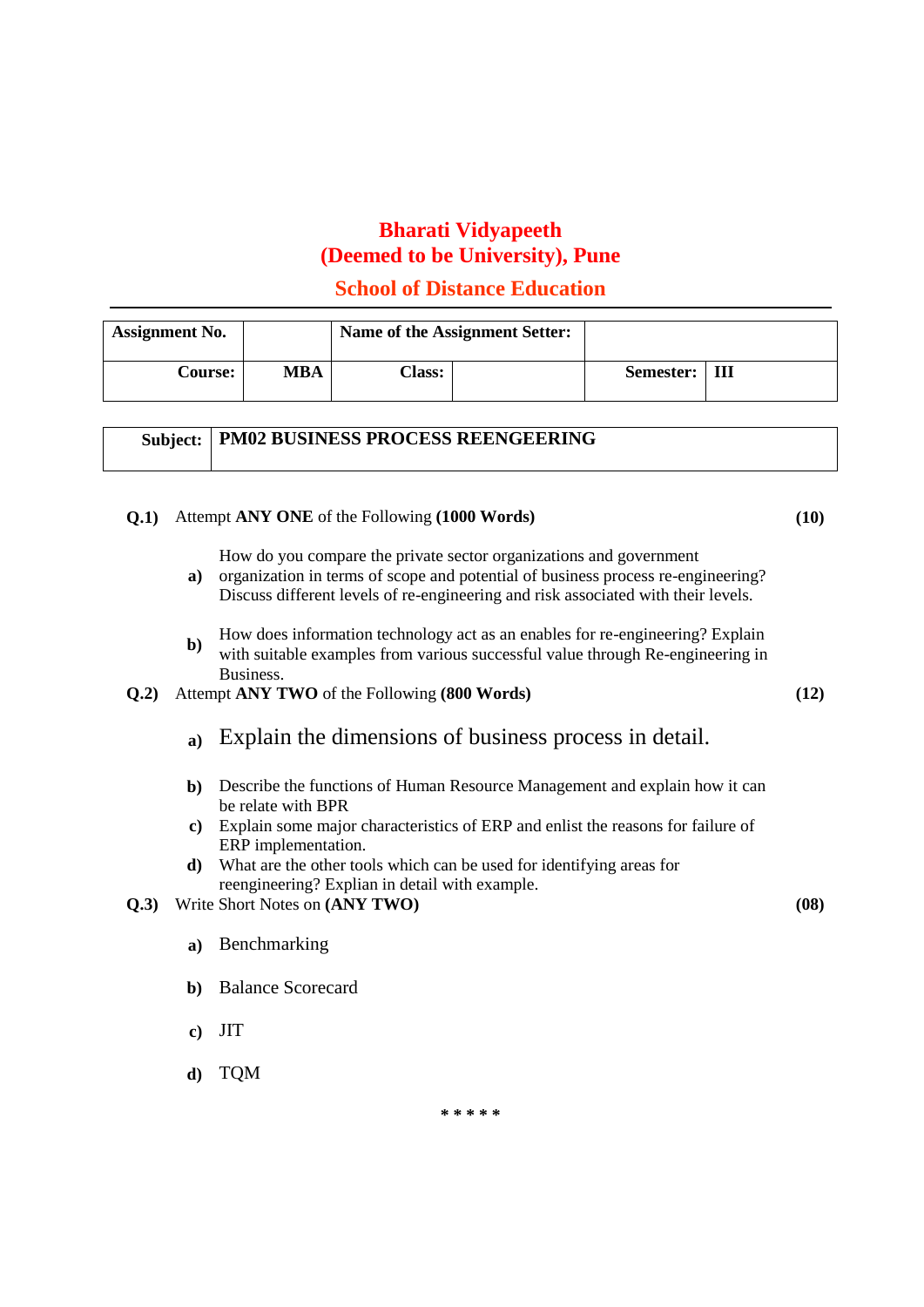## **School of Distance Education**

| <b>Assignment No.</b> |     | Name of the Assignment Setter: |                                     |                 |  |
|-----------------------|-----|--------------------------------|-------------------------------------|-----------------|--|
| <b>Course:</b>        | MBA |                                | Class: Project<br><b>Management</b> | Semester:   III |  |

#### **Subject: PR01 Project Risk Management**

#### **Q.1)** Attempt **ANY ONE** of the Following **(1000 Words) (10)**

**A.)** Discuss in brief the various techniques used to identify and assess the potential risks to an organization. Also explain the qualitative techniques with relevant examples.

**B)** "Risk cannot be avoided but can be minimised"-Discuss.

#### **Q.2)** Attempt **ANY TWO** of the Following **(800 Words) (12)**

- **a)** Elaborate the sources of risk and explain the mechanism of identification and measurement of risk.
- **b)** Elaborate the features of various types of risk management techniques.
- **c)** Advantages and Disadvantages of techniques used to identify and assess potential risks to an organization.
- **d)** Describe the Guidelines and tools of risk management.

#### **Q.3)** Write Short Notes on **(ANY TWO) (08)**

- a) Contingency Planning
- b) Pareto Analysis
- c) Secondary Risk and Residual Risks
- d) Risk Audits.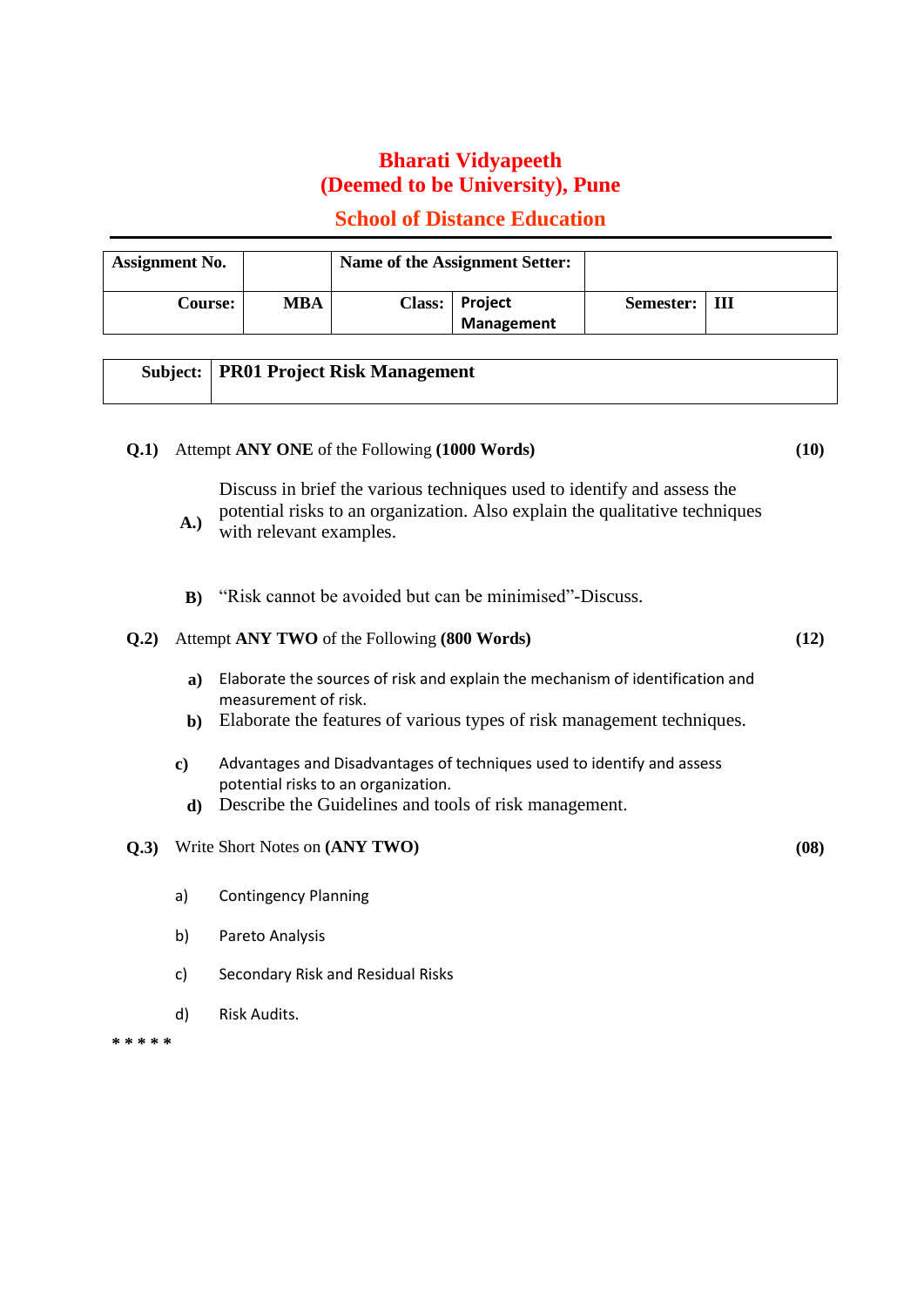# **(Deemed to be University), Pune**

# **School of Distance Education**

| Assignment<br>No. |            | Setter:      | Name of The Assignment   Mr. Manjeet Kumar |          |   |
|-------------------|------------|--------------|--------------------------------------------|----------|---|
| Course            | <b>MBA</b> | <b>CLASS</b> | <b>CBCS 2020</b>                           | Semester | Ш |
|                   |            |              |                                            |          |   |

| Subject: | <b>PR02 Microsoft Project 2010</b> |
|----------|------------------------------------|
|----------|------------------------------------|

Note: In Practical question explain Algorithm separately and put output in details ( If applicable)

**1. Bharati Tech** is a computer training institute in **PUNE**, **Maharashtra**. The institute provides training on various computer courses from basic to advanced computing techniques. At the end of any course, each student is supposed to submit a presentation on the topic assigned to him/her.

Rahul is one of the students of a MS Project 2010 course. She has been assigned a task to prepare a presentation on MS Project 2010. You need to assist Rahul with the following details:

- a) List the system requirements for MS Project 2010.
- b) Identify the various editions of MS Project 2010.
- c) List the features of MS Project 2010.
- d) Identify the various components of the MS Project 2010 interface. **(4 Marks)**
	- **2. Bharati Tech** is a software development company located in **PUNE**, **Maharashtra**. Every year, the company recruits fresh talent from various colleges to work on their projects. The newcomers are provided one-day training on the basic tools used for projects developed by the company.

On the first day of training, the newcomers are given an introduction to the MS Project 2010. As the Lead of the training team, you have been asked to provide a presentation on project plans in MS Project 2010 with the following details: